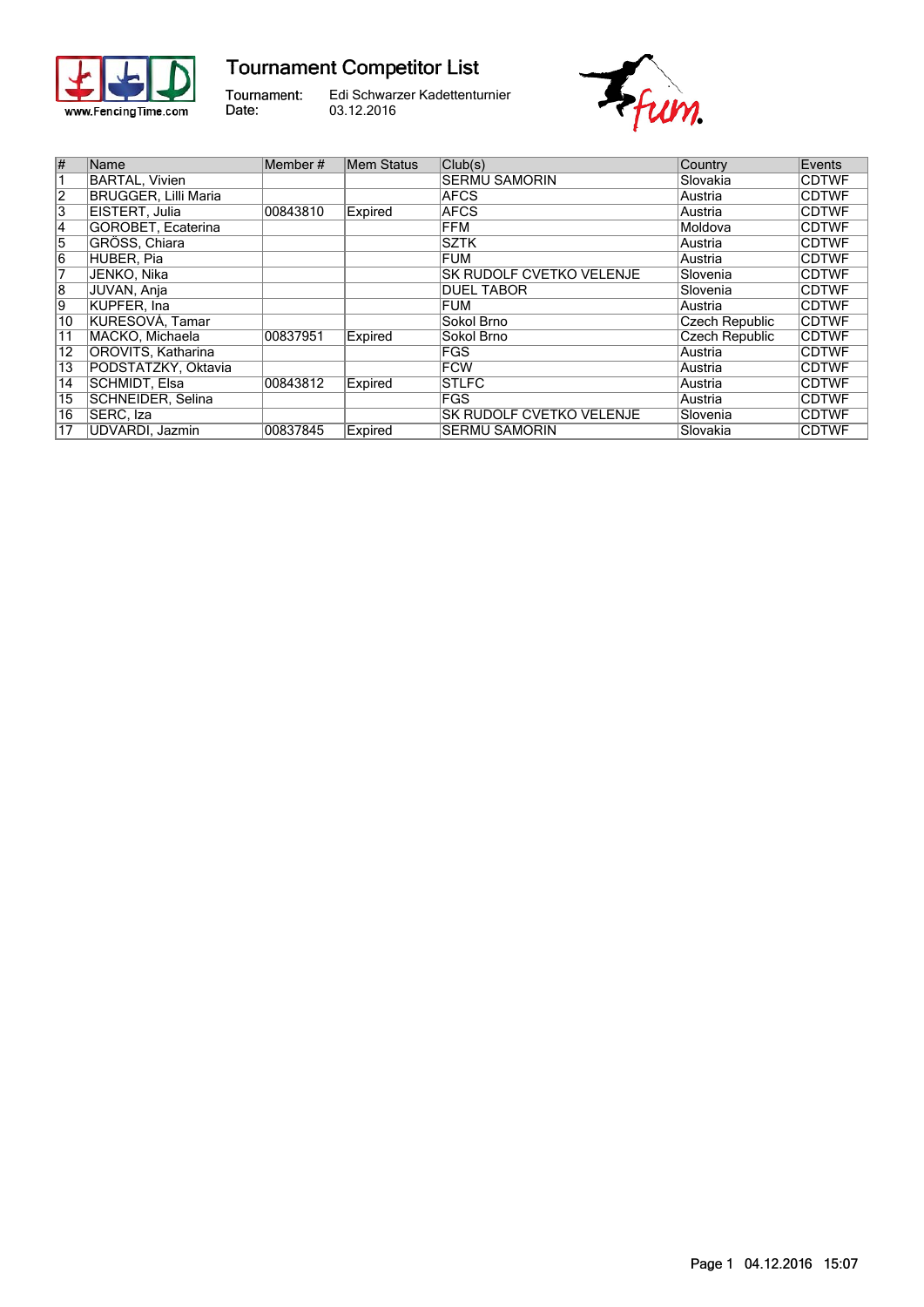|                                                | Edi Schwarzer Kadettenturnier                                                                                             |  |  |  |  |  |  |  |  |  |  |
|------------------------------------------------|---------------------------------------------------------------------------------------------------------------------------|--|--|--|--|--|--|--|--|--|--|
|                                                | Moedling                                                                                                                  |  |  |  |  |  |  |  |  |  |  |
| Sonntag, 04. Dezember 2016                     |                                                                                                                           |  |  |  |  |  |  |  |  |  |  |
| <b>Cadet Women's Foil</b>                      |                                                                                                                           |  |  |  |  |  |  |  |  |  |  |
| Total # of competitors: 17 Total # of pools: 3 |                                                                                                                           |  |  |  |  |  |  |  |  |  |  |
| Round 1                                        | 3 pools<br>1 pool of 5 and 2 pools of 6<br>All competitors (100%) promoted to the next round                              |  |  |  |  |  |  |  |  |  |  |
| Round 2                                        | Pools<br>13 (76,47% of 17) competitors promoted to the next round<br>Use the combined pool results to seed the next round |  |  |  |  |  |  |  |  |  |  |
| Round 3                                        | Incomplete DE table of 16 fenced through the finals, no fence-off for third                                               |  |  |  |  |  |  |  |  |  |  |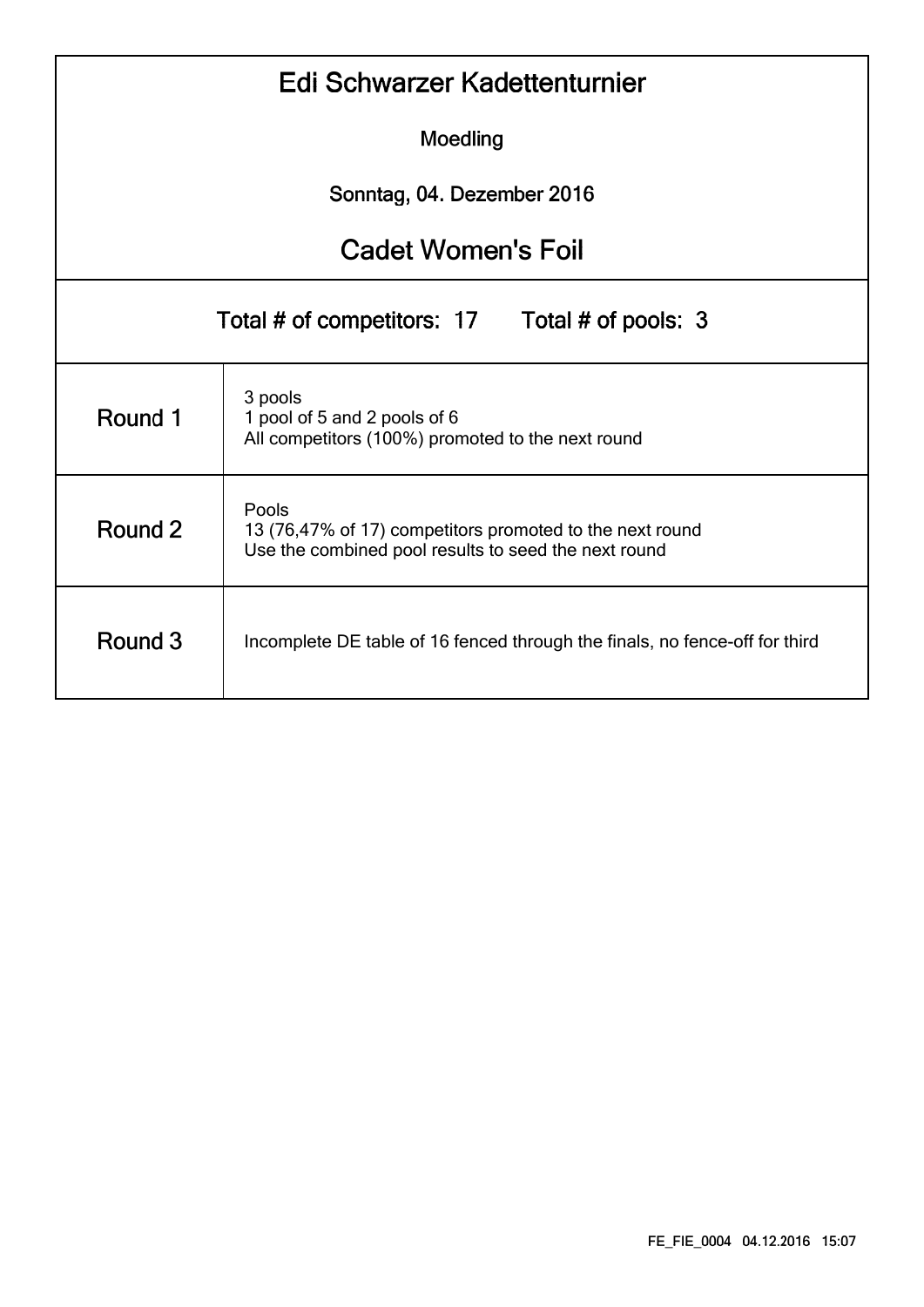

### **Cadet Women's Foil Pool Results**





Tournament: Date: FIE Document:

Edi Schwarzer Kadettenturnier Sonntag, 04. Dezember 2016 - 14:30 FE\_FIE\_0007

|               | Strip 1                     | Referee(s):                |              |                |    |                |                |                |                |           |    |    |          |
|---------------|-----------------------------|----------------------------|--------------|----------------|----|----------------|----------------|----------------|----------------|-----------|----|----|----------|
|               | 09:00                       | ZAPPALORTO, Vittoria (ITA) |              |                |    |                |                |                |                |           |    |    |          |
| Name          |                             | <b>Affiliation</b>         | #            |                | 2  | 3              | 4              | 5              | v              | V/M TS TR |    |    | Ind      |
|               | GOROBET, Ecaterina          | <b>MDA</b>                 |              |                | V5 | V5             | D <sub>2</sub> | V <sub>5</sub> | 3              | 0,75      | 17 | 8  | 9        |
| SERC, Iza     |                             | <b>SLO</b>                 | $\mathbf{2}$ | D <sub>0</sub> |    | D <sub>3</sub> | D1             | D <sub>0</sub> | $\bf{0}$       | 0,00      | 4  | 20 | $-16$    |
| SCHMIDT, Elsa |                             | <b>AUT</b>                 | 3            | D3             | V5 |                | D1             | V5             | $\overline{2}$ | 0,50      | 14 | 14 | $\Omega$ |
|               | <b>BRUGGER, Lilli Maria</b> | <b>AUT</b>                 | 4            | V5             | V5 | V5             |                | V5             | $\overline{4}$ | 1,00      | 20 | 6  | 14       |
| HUBER, Pia    |                             | <b>AUT</b>                 | 5            | D0             | V5 | D1             | D <sub>2</sub> |                | 1              | 0,25      | 8  | 15 | -7       |

| $\blacksquare$ | Strip 4             | Referee(s):             |                |                |                |                |                |                |                |                |        |    |      |       |
|----------------|---------------------|-------------------------|----------------|----------------|----------------|----------------|----------------|----------------|----------------|----------------|--------|----|------|-------|
|                | 09:00               | TURCAN, Anastasia (MDA) |                |                |                |                |                |                |                |                |        |    |      |       |
| Name           |                     | <b>Affiliation</b>      | #              |                | $\overline{2}$ | 3              | $\overline{4}$ | 5              | 6              | v              | V/M TS |    | TR . | Ind   |
| EISTERT, Julia |                     | <b>AUT</b>              | $\blacksquare$ |                | D <sub>3</sub> | D <sub>3</sub> | V5             | D <sub>3</sub> | V <sub>5</sub> | $\overline{2}$ | 0,40   | 19 | 14   | 5     |
|                | UDVARDI, Jazmin     | <b>SVK</b>              | $\overline{2}$ | V <sub>5</sub> |                | V <sub>5</sub> | V <sub>5</sub> | V <sub>5</sub> | V <sub>5</sub> | 5              | 1,00   | 25 | 6    | 19    |
| JUVAN, Anja    |                     | <b>SLO</b>              | 3              | V5             | D1             |                | D <sub>2</sub> | D1             | V <sub>5</sub> | $\overline{2}$ | 0,40   | 14 | 16   | $-2$  |
|                | KURESOVÁ, Tamar     | <b>CZE</b>              | $\overline{4}$ | D <sub>0</sub> | D <sub>0</sub> | V3             |                | D <sub>3</sub> | D <sub>3</sub> | 1              | 0,20   | 9  | 20   | $-11$ |
|                | PODSTATZKY, Oktavia | AUT                     | 5              | V4             | D <sub>1</sub> | V5             | V4             |                | V5             | 4              | 0,80   | 19 | 14   | 5     |
|                | OROVITS, Katharina  | <b>AUT</b>              | 6              | D0             | D1             | D <sub>0</sub> | V <sub>4</sub> | D <sub>2</sub> |                | 1              | 0,20   | 7  | 23   | $-16$ |

|                       | Strip 10          | Referee(s):           |                |                |                |                |                |                |                |                |      |                 |                    |       |
|-----------------------|-------------------|-----------------------|----------------|----------------|----------------|----------------|----------------|----------------|----------------|----------------|------|-----------------|--------------------|-------|
| 3                     | 09:00             | KOVACIC, Sanjin (CRO) |                |                |                |                |                |                |                |                |      |                 |                    |       |
| Name                  |                   | <b>Affiliation</b>    | #              |                | $\overline{2}$ | 3              | $\overline{4}$ | 5              | 6              | v              |      | V/M TS          | - TR               | nd    |
|                       | SCHNEIDER, Selina | <b>AUT</b>            |                |                | D <sub>2</sub> | D <sub>0</sub> | D <sub>0</sub> | D <sub>1</sub> | D <sub>1</sub> | $\mathbf 0$    | 0,00 | 4               | 25                 | $-21$ |
| GRÖSS, Chiara         |                   | <b>AUT</b>            | $\overline{2}$ | V5             |                | D <sub>0</sub> | D <sub>1</sub> | V5             | D <sub>4</sub> | $\overline{2}$ | 0,40 | 15              | 20                 | -5    |
| <b>BARTAL, Vivien</b> |                   | <b>SVK</b>            | 3              | V5             | V5             |                | D <sub>3</sub> | V5             | V <sub>5</sub> | 4              | 0,80 | 23              | 5                  | 18    |
|                       | MACKO, Michaela   | <b>CZE</b>            | $\overline{4}$ | V <sub>5</sub> | V <sub>5</sub> | V5             |                | V <sub>5</sub> | V <sub>5</sub> | 5              | 1,00 | 25              | $\overline{\bf 4}$ | 21    |
| JENKO, Nika           |                   | <b>SLO</b>            | 5              | V5             | D <sub>3</sub> | D <sub>0</sub> | D <sub>0</sub> |                | D <sub>4</sub> | 1              | 0,20 | 12 <sub>2</sub> | 21                 | -9    |
| KUPFER, Ina           |                   | AUT                   | 6              | V5             | V5             | D <sub>0</sub> | D <sub>0</sub> | V5             |                | 3              | 0,60 | 15              | 19                 | -4    |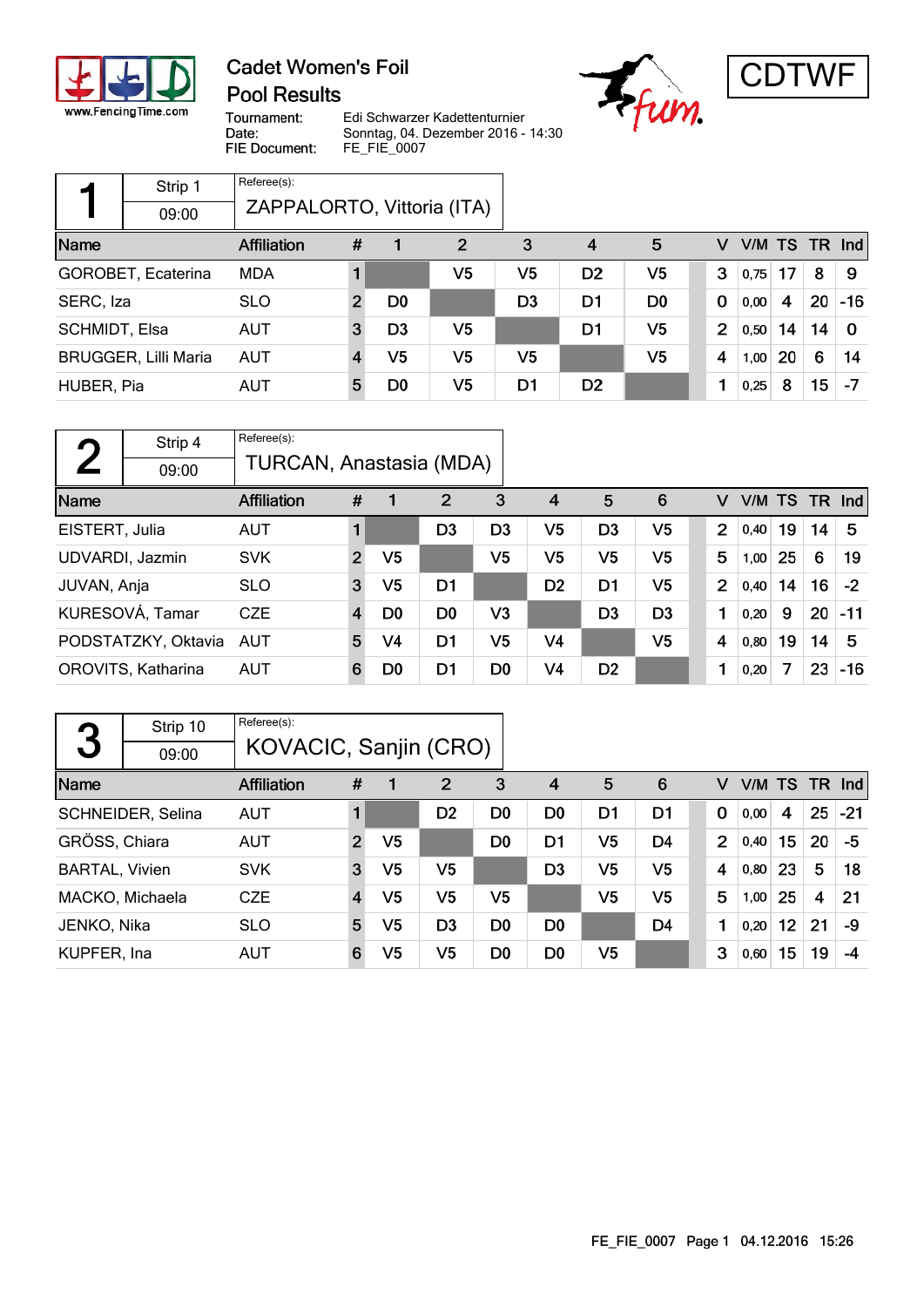

#### **Cadet Women's Foil** Seeding for Round #2 - Pool





Tournament:<br>Date: FIE Document:

Edi Schwarzer Kadettenturnier Sonntag, 04. Dezember 2016 - 14:30 FE\_FIE\_0008

| Seed            |                             |               |             |                |                |                 |                 |       |          |
|-----------------|-----------------------------|---------------|-------------|----------------|----------------|-----------------|-----------------|-------|----------|
|                 | Name                        | <b>Club</b>   | Country     | V              | V/M            | <b>TS</b>       | <b>TR</b>       | Ind   | Notes    |
|                 | MACKO, Michaela             | <b>SOKOB</b>  | <b>CZE</b>  | 5              | 1,00           | 25              | 14              | $+21$ | Advanced |
| $\overline{2}$  | UDVARDI, Jazmin             | <b>SERMS</b>  | <b>ISVK</b> | 5              | 1,00           | 25              | 6               | $+19$ | Advanced |
| 3               | <b>BRUGGER, Lilli Maria</b> | <b>AFCS</b>   | <b>AUT</b>  | 4              | 1,00           | 20              | 16              | $+14$ | Advanced |
| 14              | <b>BARTAL, Vivien</b>       | <b>SERMS</b>  | <b>SVK</b>  | 4              | 0, 80          | $\overline{23}$ | 5               | $+18$ | Advanced |
| 5               | PODSTATZKY, Oktavia         | <b>FCW</b>    | <b>AUT</b>  | 4              | 0, 80          | 19              | $\overline{14}$ | $+5$  | Advanced |
| 6               | GOROBET, Ecaterina          | <b>FFM</b>    | <b>MDA</b>  | 3              | 0.75           | 17              | $\overline{8}$  | $+9$  | Advanced |
|                 | <b>KUPFER, Ina</b>          | <b>FUM</b>    | <b>AUT</b>  | 3              | 0,60           | $\overline{15}$ | 19              | $-4$  | Advanced |
| $\overline{8}$  | SCHMIDT, Elsa               | <b>STLF</b>   | <b>AUT</b>  | 2              | 0,50           | 14              | 14              | 0     | Advanced |
| Ι9              | EISTERT, Julia              | <b>AFCS</b>   | <b>AUT</b>  | 2              | $ 0.40\rangle$ | 19              | 14              | $+5$  | Advanced |
| 10              | JUVAN, Anja                 | <b>DUELT</b>  | <b>SLO</b>  | $\overline{2}$ | $ 0.40\rangle$ | 14              | 16              | $-2$  | Advanced |
| 11              | GRÖSS, Chiara               | <b>SZTK</b>   | <b>AUT</b>  | $\overline{2}$ | $ 0.40\rangle$ | 15              | 20              | -5    | Advanced |
| $\overline{12}$ | HUBER, Pia                  | FUM           | <b>AUT</b>  |                | 0.25           | 18              | 15              | $-7$  | Advanced |
| $\overline{13}$ | JENKO, Nika                 | <b>SKRCV</b>  | <b>SLO</b>  |                | $ 0,20\rangle$ | $\overline{12}$ | 21              | -9    | Advanced |
| $\overline{14}$ | KURESOVÁ, Tamar             | <b>SOKOB</b>  | <b>CZE</b>  |                | $ 0,20\rangle$ | 19              | 20              | $-11$ | Advanced |
| $\overline{15}$ | OROVITS, Katharina          | FGS           | <b>AUT</b>  |                | $ 0,20\rangle$ | 7               | 23              | -16   | Advanced |
| $\overline{16}$ | SERC, Iza                   | <b>ISKRCV</b> | ISLO        | 0              | 0.00           | $\overline{4}$  | 20              | -16   | Advanced |
| 17              | SCHNEIDER, Selina           | <b>IFGS</b>   | <b>AUT</b>  | 0              | 0.00           | 4               | 25              | -21   | Advanced |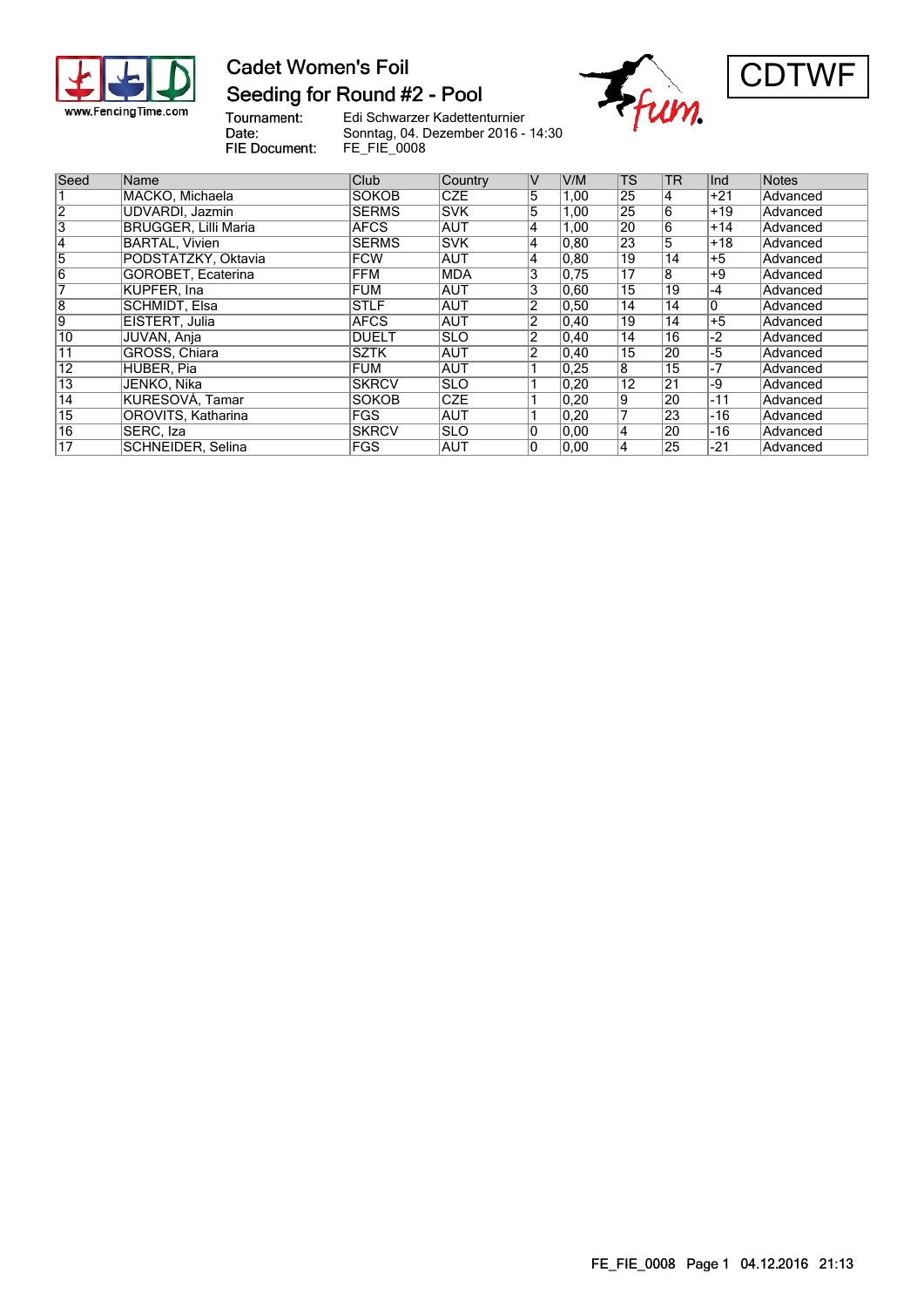

- r

### **Cadet Women's Foil Pool Results**





Tournament: Date: FIE Document:

Edi Schwarzer Kadettenturnier Sonntag, 04. Dezember 2016 - 14:30 FE\_FIE\_0007

|             | Strip 1            | Referee(s):                |   |                |              |                |                |                |                |        |    |    |          |
|-------------|--------------------|----------------------------|---|----------------|--------------|----------------|----------------|----------------|----------------|--------|----|----|----------|
|             | 10:45              | MANOLACHE, Christina (AUT) |   |                |              |                |                |                |                |        |    |    |          |
| Name        |                    | <b>Affiliation</b>         | # | 1              | $\mathbf{2}$ | 3              | 4              | 5              | v              | V/M TS |    |    | $TR$ Ind |
| HUBER, Pia  |                    | <b>AUT</b>                 |   |                | D4           | D1             | D <sub>2</sub> | D <sub>2</sub> | 0              | 0,00   | 9  | 20 | $-11$    |
| KUPFER, Ina |                    | <b>AUT</b>                 | 2 | V <sub>5</sub> |              | D <sub>0</sub> | D1             | D1             | 1              | 0,25   | 7  | 19 | $-12$    |
|             | GOROBET, Ecaterina | <b>MDA</b>                 | 3 | V5             | V5           |                | V <sub>5</sub> | V5             | 4              | 1,00   | 20 | 6  | 14       |
| JENKO, Nika |                    | <b>SLO</b>                 |   | V5             | V5           | D4             |                | D <sub>2</sub> | $\overline{2}$ | 0,50   | 16 | 13 | 3        |
|             | MACKO, Michaela    | <b>CZE</b>                 | 5 | V5             | V5           | D1             | V <sub>5</sub> |                | 3              | 0,75   | 16 | 10 | -6       |

| $\blacksquare$ | Strip 4             | Referee(s):             |                |                |                |                |                |                |                |             |        |    |        |       |
|----------------|---------------------|-------------------------|----------------|----------------|----------------|----------------|----------------|----------------|----------------|-------------|--------|----|--------|-------|
|                | 10:45               | TURCAN, Anastasia (MDA) |                |                |                |                |                |                |                |             |        |    |        |       |
| Name           |                     | <b>Affiliation</b>      | #              |                | $\overline{2}$ | 3              | $\overline{4}$ | 5              | 6              |             | V/M TS |    | TR Ind |       |
|                | PODSTATZKY, Oktavia | AUT                     |                |                | V5             | V5             | V5             | D <sub>2</sub> | D <sub>2</sub> | 3           | 0,60   | 19 | 14     | 5     |
| SCHMIDT, Elsa  |                     | <b>AUT</b>              | $\overline{2}$ | D1             |                | D <sub>3</sub> | V <sub>5</sub> | D <sub>1</sub> | V <sub>5</sub> | 2           | 0,40   | 15 | 18     | $-3$  |
| GRÖSS, Chiara  |                     | AUT                     | 3              | D <sub>2</sub> | V <sub>5</sub> |                | V <sub>5</sub> | D <sub>3</sub> | V <sub>5</sub> | 3           | 0,60   | 20 | 16     | 4     |
|                | SCHNEIDER, Selina   | <b>AUT</b>              | 4              | D1             | D1             | D <sub>0</sub> |                | D <sub>0</sub> | D <sub>2</sub> | $\mathbf 0$ | 0,00   | 4  | 25     | $-21$ |
|                | UDVARDI, Jazmin     | <b>SVK</b>              | 5              | V5             | V5             | V <sub>5</sub> | V5             |                | V5             | 5           | 1,00   | 25 | 6      | 19    |
|                | KURESOVÁ, Tamar     | <b>CZE</b>              | 6              | V5             | D <sub>2</sub> | D3             | V <sub>5</sub> | D <sub>0</sub> |                | 2           | 0,40   | 15 | 19     | -4    |

|                       | Strip 10                    | Referee(s):        |                            |                |                |                |                |                |                |  |   |      |    |    |                  |
|-----------------------|-----------------------------|--------------------|----------------------------|----------------|----------------|----------------|----------------|----------------|----------------|--|---|------|----|----|------------------|
| 3                     | 10:45                       |                    | ZAPPALORTO, Vittoria (ITA) |                |                |                |                |                |                |  |   |      |    |    |                  |
| Name                  |                             | <b>Affiliation</b> | #                          |                | $\overline{2}$ | 3              | $\overline{4}$ | 5              | 6              |  | v |      |    |    | $VM$ TS TR $Ind$ |
|                       | <b>BRUGGER, Lilli Maria</b> | <b>AUT</b>         |                            |                | V5             | V5             | V <sub>5</sub> | V5             | V <sub>5</sub> |  | 5 | 1,00 | 25 | 7  | 18               |
| EISTERT, Julia        |                             | AUT                | $\overline{2}$             | D <sub>3</sub> |                | V <sub>5</sub> | V <sub>5</sub> | D <sub>1</sub> | V <sub>5</sub> |  | 3 | 0,60 | 19 | 13 | -6               |
| JUVAN, Anja           |                             | <b>SLO</b>         | $\mathbf{3}$               | D <sub>2</sub> | D <sub>2</sub> |                | V <sub>5</sub> | D <sub>1</sub> | D <sub>4</sub> |  | 1 | 0,20 | 14 | 21 | $-7$             |
|                       | OROVITS, Katharina          | <b>AUT</b>         | $\overline{4}$             | D1             | D <sub>0</sub> | D <sub>1</sub> |                | D <sub>0</sub> | V <sub>5</sub> |  | 1 | 0,20 | 7  | 22 | $-15$            |
| <b>BARTAL, Vivien</b> |                             | <b>SVK</b>         | 5                          | D1             | V <sub>5</sub> | V <sub>5</sub> | V <sub>5</sub> |                | V <sub>5</sub> |  | 4 | 0,80 | 21 | 8  | 13               |
| SERC, Iza             |                             | <b>SLO</b>         | 6                          | D <sub>0</sub> | D1             | V <sub>5</sub> | D <sub>2</sub> | D <sub>1</sub> |                |  |   | 0,20 | 9  | 24 | $-15$            |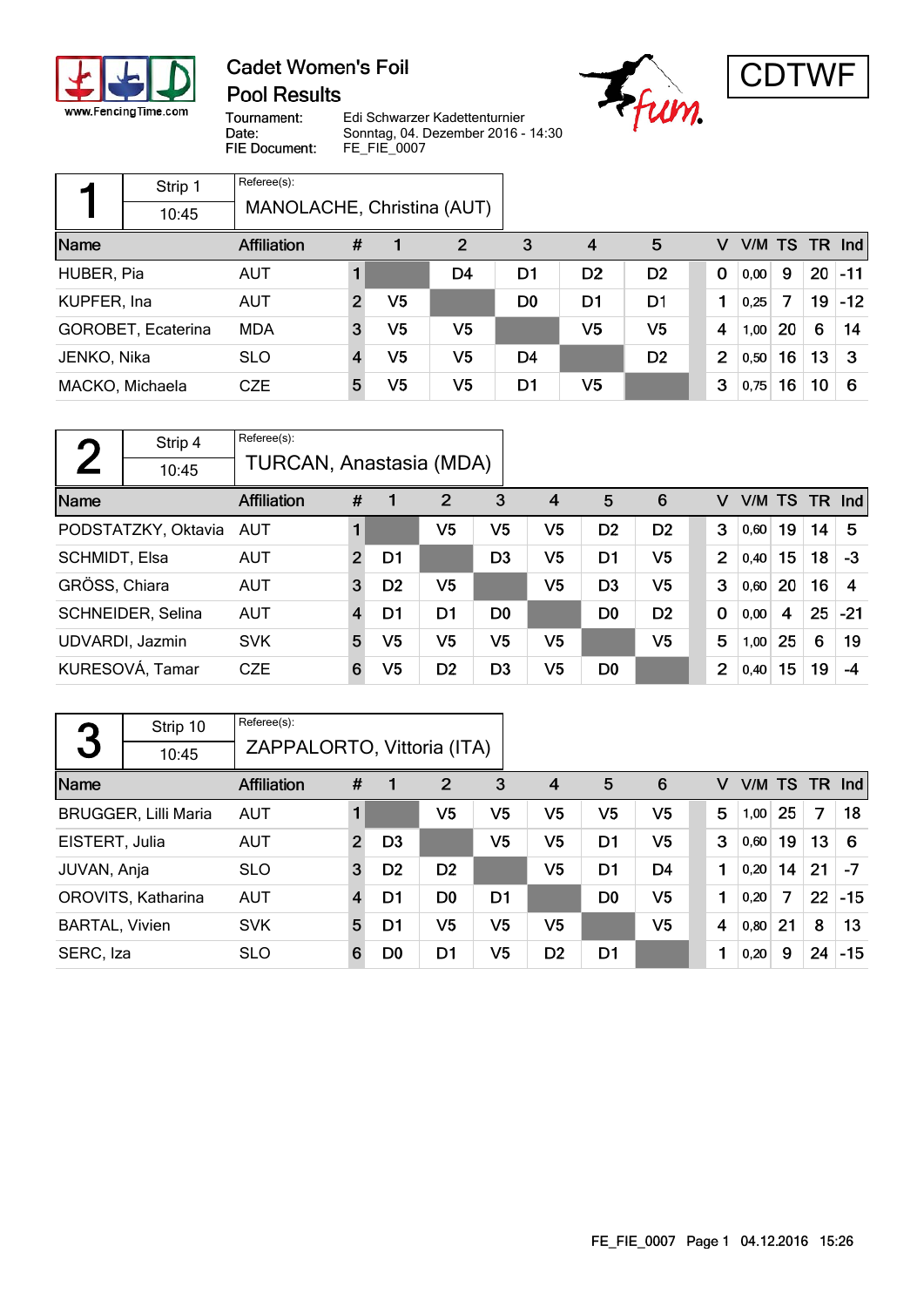

### **Cadet Women's Foil** Seeding for Round #3 - DE





Tournament: Edi Schwarzer Kadettenturnier Sonntag, 04. Dezember 2016 - 14:30 Date: FIE Document: FE\_FIE\_0008

Seed Name  $\vert$  Club Country V V/M TS TR Ind Notes 1 UDVARDI, Jazmin SERMS SVK 10 1,00 50 12 +38 Advanced<br>2 BRUGGER, Lilli Maria AFCS AUT 9 1,00 45 13 +32 Advanced 2 BRUGGER, Lilli Maria AFCS AUT 9 1,00 45 13 +32 Advanced<br>
3 MACKO, Michaela SOKOB CZE 8 0,89 41 14 +27 Advanced<br>
4 GOROBET, Ecaterina FFM MDA 7 0,88 37 14 +23 Advanced MACKO, Michaela 4 GOROBET, Ecaterina FFM MDA 7 0,88 37 14 +23 Advanced<br>
5 BARTAL, Vivien SERMS SVK 8 0,80 44 13 +31 Advanced<br>
6 PODSTATZKY, Oktavia FCW AUT 7 0,70 38 28 +10 Advanced BARTAL, Vivien **SERMS** SVK 8 0,80 44 13 +31 Advanced 6 PODSTATZKY, Oktavia FCW AUT 7 0,70 38 28 +10 Advanced 7 EISTERT, Julia AFCS AUT 5 0,50 38 27 +11 Advanced 8 | GRÖSS, Chiara | SZTK |AUT | 5 | 0,50 | 35 | 36 |-1 | Advanced 9 SCHMIDT, Elsa STLF AUT 4 0,44 29 32 -3 Advanced 10 KUPFER, Ina FUM AUT 4 0,44 22 38 -16 Advanced 11 JENKO, Nika SKRCV SLO 3 0,33 28 34 -6 Advanced 12 JUVAN, Anja DUELT SLO 3 0,30 28 37 -9 Advanced 13 KURESOVÁ, Tamar SOKOB CZE 3 0,30 24 39 -15 Advanced 14 OROVITS, Katharina FGS AUT 2 0,20 14 45 -31 Eliminated 15 HUBER, Pia **FUM AUT 1** 0,13 17 35 -18 Eliminated 16 | SERC, Iza | SKRCV | SLO | 1 | 0,11 | 13 | 44 | -31 | Eliminated 17 SCHNEIDER, Selina | FGS AUT 0 0,00 8 50 -42 Eliminated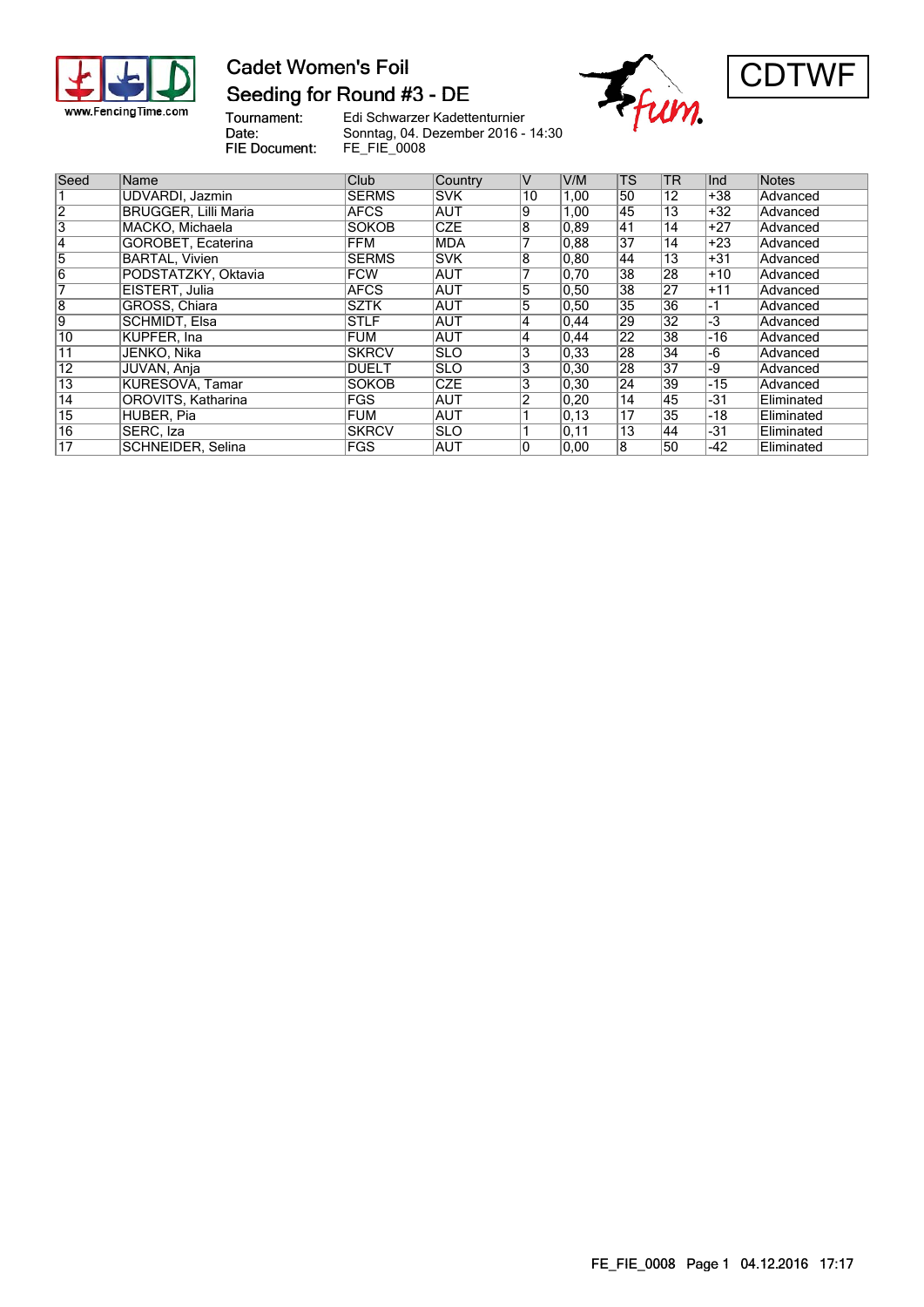#### Cadet Women's Foil - Round #3 - DE (Table of 16)

| Cadet Women's Foil - Round #3 - DE (Table of 16)                    |                                                                        |                                                                    |                                             | <b>CDTWF</b>                         |
|---------------------------------------------------------------------|------------------------------------------------------------------------|--------------------------------------------------------------------|---------------------------------------------|--------------------------------------|
| Table of 16                                                         | Table of 8                                                             | Semi-Finals                                                        | <b>Finals</b>                               |                                      |
| (1) UDVARDI, Jazmin<br><b>SVK</b><br>(16) -BYE-                     | (1) UDVARDI, Jazmin                                                    |                                                                    |                                             |                                      |
| (9) SCHMIDT, Elsa<br><b>AUT</b><br>(8) GRÖSS, Chiara<br><b>AUT</b>  | (8) GRÖSS, Chiara<br>$15 - 6$<br>Ref: MANOLACHE, Christina (AUT)       | (1) UDVARDI, Jazmin<br>$15 - 6$<br>Ref: ZAPPALORTO, Vittoria (ITA) | (1) UDVARDI, Jazmin                         |                                      |
| (5) BARTAL, Vivien<br><b>SVK</b><br>(12) JUVAN, Anja<br><b>SLO</b>  | (5) BARTAL, Vivien<br>$15 - 4$<br>Ref: ZAPPALORTO, Vittoria (ITA)      | (5) BARTAL, Vivien<br>$15 - 6$                                     | 15 - 13<br>Ref: ZAPPALORTO, Vittoria (ITA)  |                                      |
| (13) KURESOVÁ, Tamar<br>CZE<br>(4) GOROBET, Ecaterina<br><b>MDA</b> | (4) GOROBET, Ecaterina<br>$15 - 9$<br>Ref: MANOLACHE, Christina (AUT)  | Ref: MANOLACHE, Christina (AUT)                                    |                                             | (2) BRUGGER, Lilli Maria<br>$13 - 6$ |
| (3) MACKO, Michaela<br>CZE<br>$(14) - BYE-$                         | (3) MACKO, Michaela                                                    |                                                                    |                                             | Ref: MANOLACHE, Christina (AUT)      |
| (11) JENKO, Nika<br><b>SLO</b><br>(6) PODSTATZKY, Oktavia<br>AUT    | (6) PODSTATZKY, Oktavia<br>$15 - 5$<br>Ref: ZAPPALORTO, Vittoria (ITA) | (3) MACKO, Michaela<br>15 - 4<br>Ref: ZAPPALORTO, Vittoria (ITA)   | (2) BRUGGER, Lilli Maria                    |                                      |
| (7) EISTERT, Julia<br><b>AUT</b><br>(10) KUPFER, Ina<br><b>AUT</b>  | (7) EISTERT, Julia<br>$15 - 3$<br>Ref: MANOLACHE, Christina (AUT)      | (2) BRUGGER, Lilli Maria<br>$15 - 12$                              | $15 - 7$<br>Ref: MANOLACHE, Christina (AUT) |                                      |
| (15) -BYE-<br>(2) BRUGGER, Lilli Maria                              | (2) BRUGGER, Lilli Maria                                               | Ref: MANOLACHE, Christina (AUT)                                    |                                             |                                      |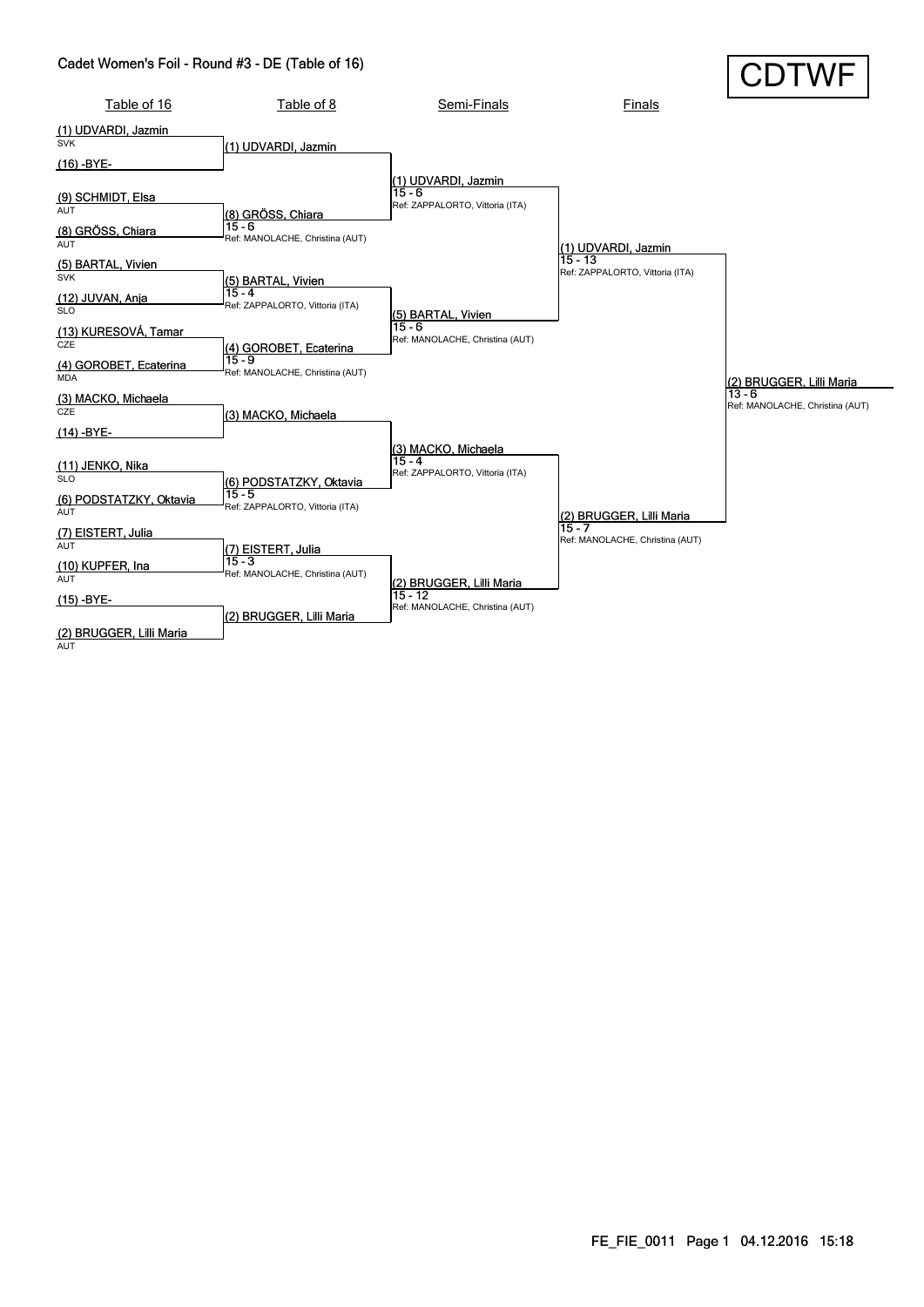

## **Cadet Women's Foil Final Ranking**

Tournament: Date: **FIE Document:** 

Edi Schwarzer Kadettenturnier Sonntag, 04. Dezember 2016 - 14:30 FE\_FIE\_0012





| Place           | Name                        | Member#  | <b>Born</b> | Country     |
|-----------------|-----------------------------|----------|-------------|-------------|
|                 | <b>BRUGGER, Lilli Maria</b> |          | 13.05.2000  | <b>AUT</b>  |
| $\overline{2}$  | UDVARDI, Jazmin             | 00837845 | 12.08.2001  | <b>ISVK</b> |
| $\overline{31}$ | MACKO, Michaela             | 00837951 | 23.12.2000  | <b>CZE</b>  |
| 3T              | <b>BARTAL, Vivien</b>       |          | 01.06.2001  | <b>SVK</b>  |
| 5               | GOROBET, Ecaterina          |          | 01.04.2001  | <b>MDA</b>  |
| $\overline{6}$  | PODSTATZKY, Oktavia         |          | 07.03.2001  | <b>AUT</b>  |
| 7               | EISTERT, Julia              | 00843810 | 19.07.2002  | AUT         |
| $\overline{8}$  | GRÖSS, Chiara               |          | 27.10.2003  | <b>AUT</b>  |
| 9               | <b>SCHMIDT, Elsa</b>        | 00843812 | 18.02.2001  | <b>AUT</b>  |
| 10              | KUPFER. Ina                 |          | 13.10.2001  | <b>AUT</b>  |
| 11              | JENKO, Nika                 |          | 13.12.2002  | <b>SLO</b>  |
| $\overline{12}$ | JUVAN, Anja                 |          | 03.12.2000  | <b>SLO</b>  |
| $\overline{13}$ | <b>KURESOVA, Tamar</b>      |          | 10.10.2001  | <b>CZE</b>  |
| $\overline{14}$ | OROVITS, Katharina          |          | 16.10.2001  | <b>AUT</b>  |
| $\overline{15}$ | HUBER, Pia                  |          | 08.10.2003  | AUT         |
| $\overline{16}$ | SERC, Iza                   |          | 25.12.2004  | <b>SLO</b>  |
| $\overline{17}$ | SCHNEIDER, Selina           |          | 07.04.2002  | <b>AUT</b>  |